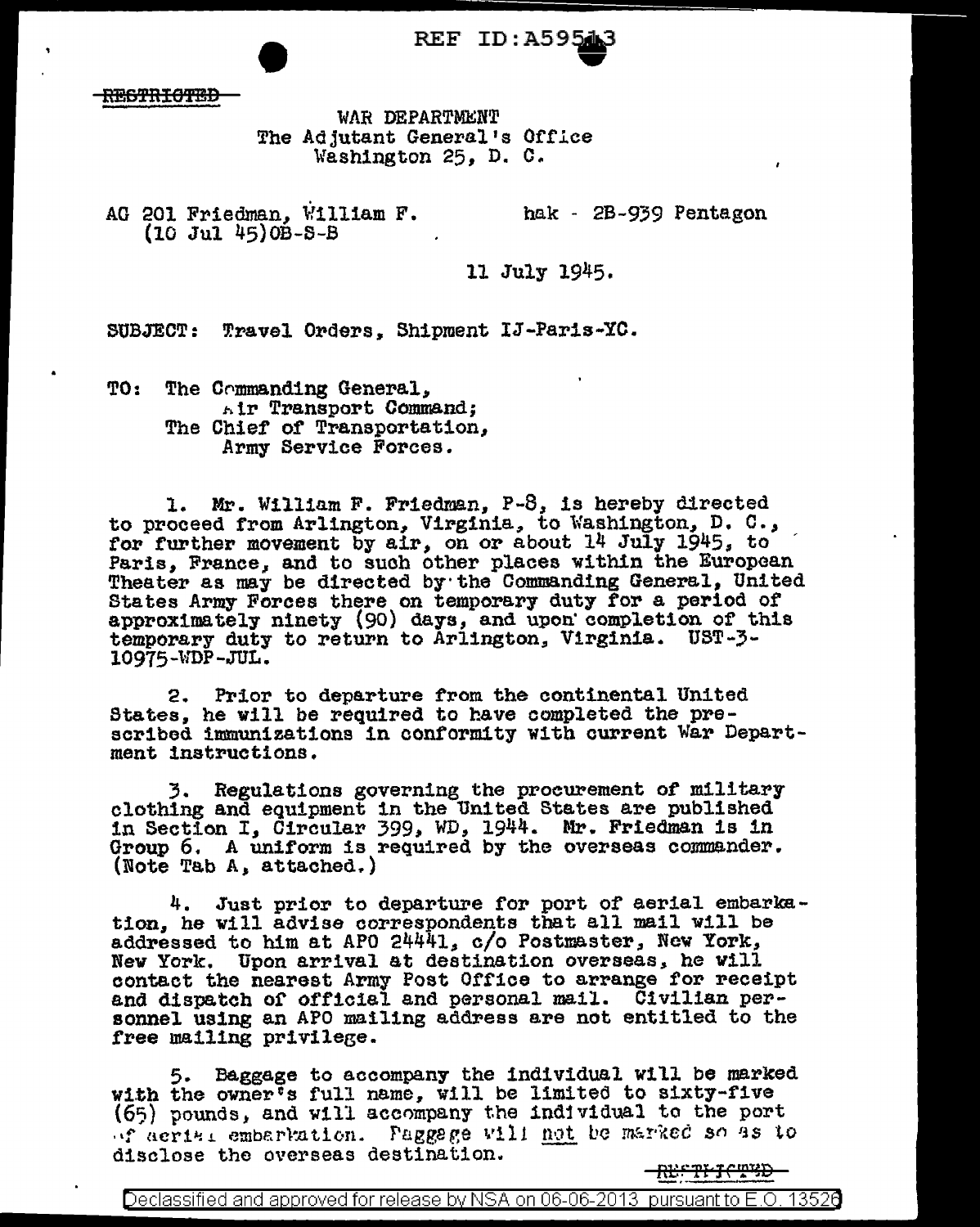## REF ID: A5951

Travel Orders, Shipment IJ-Paris-YC. (Cont'd.)

6. Travel by military, naval or commercial aircraft and common carrier is directed as necossary in the military service for the accomplishment of an emergency war mission service for the accomplishment of an emergency war mission and is chargeable to  $601-3$  P  $432-02$  212/60425 S 99-999.

7. In lieu of subsistence, a flat per diem of \$6.00 while within and \$7.00 while outside the continental limits of the United States is authorized in accordance with existing law and regulations while traveling and absent from permanent station. No per diem 1s authorized while traveling on board ships where the cost of passage includes meals.

8. The Chief of Transportation, Army Service Forces, Washington, D. C., will issue Certificate of Identification, WD, AGO For  $\cdot$  No. 65-11 to Mr. Friedman with assimilated rank of Field Gr:de Officer. Upon the return of Mr. Friedman to the United States, Certificate or Identification will be surrendered to the Commanding General, Pert of Entry.

9. Mr. Friedman is designated as official courier for the purpose of transporting official documents. Each package or envelope containing official matter which is to be exempt from examination will be sealed and will bear on its exterior cover the inscription "Official United States Army Communication, Exempt from Censorship", followed by the signature and official exempt from censorship, followed by the signature and officially furnish the courier with a letter addressed to the Colloctor, United States Bureau of Customs, Port of Aerial Embarkation, Washington, D. c., so describing the exterior cover or covers *ot* the communications to be exempt from censorship as to enable the Customs Collector to identify them.

10. He is authorized to carry a camera, film and equipment and, subject to tbe restrictions of the theater commander, to take such photographs as may be necessary for the accomplishment of his mission.

11. In the interest of security there should be no discussion with unauthorized persons of the overseas destination involved herein.

12. The Commanding General, Air Transport Command, anq the Chief of Transportation, Army Service Forces, will each' furnish the transportation for which he is responsible and coordinate with all concerned.

RBBTR<del>ICTED</del>

..

- 2 -